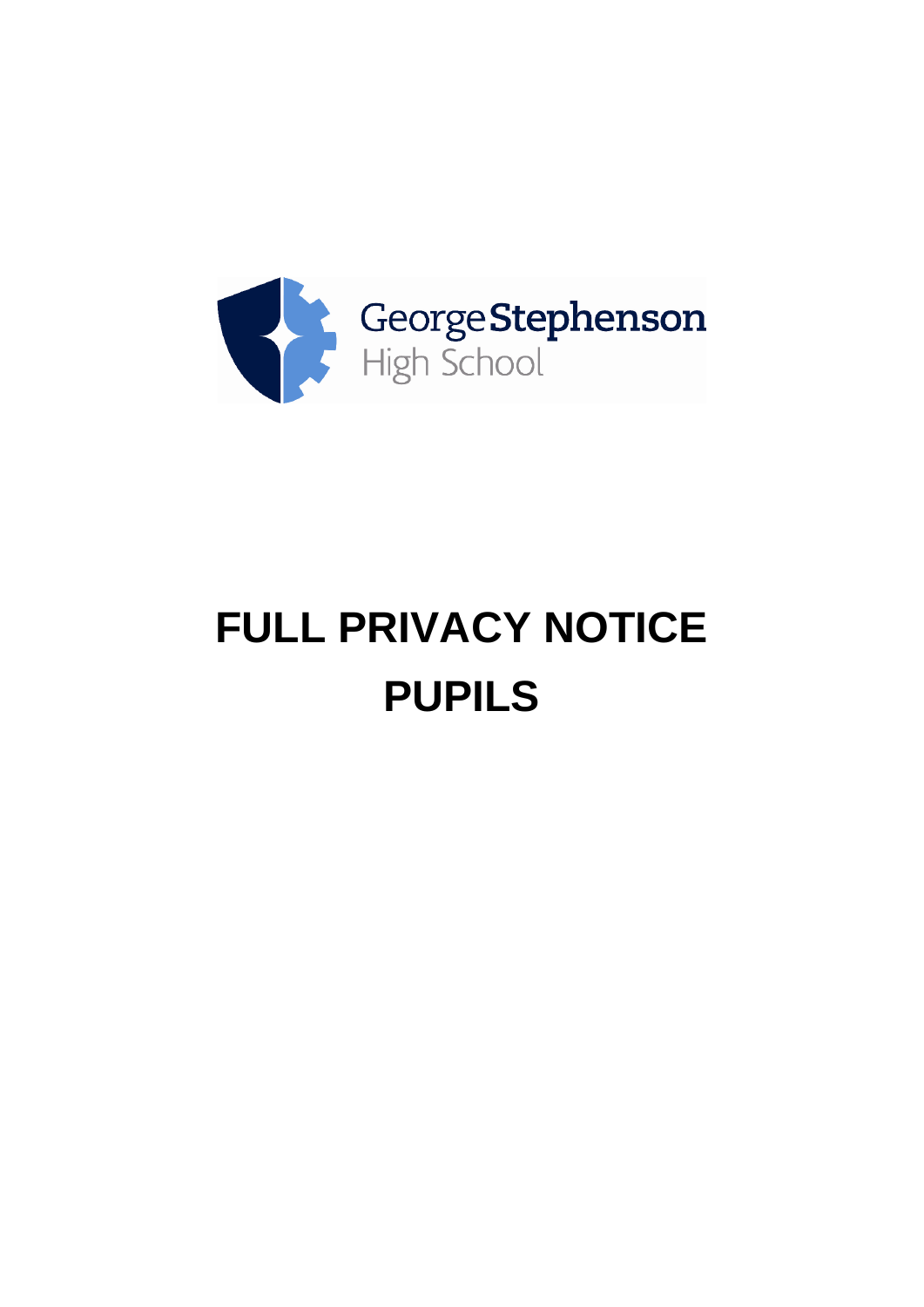# **Privacy Notice (How we use pupil information)**

# **Why do we collect and use pupil information?**

We collect and use pupil information under Section 537A of the Education Act 1996, Section 83 of the Children Act 1989 and "Article 6" and "Article 9" of the General Data Protection Regulation (GDPR).

*Article 6 (GDPR) condition: Processing is necessary for compliance with a legal obligation to which the data controller is subject.*

*Article 9 (GDPR) condition: For substantial public interest on legal basis.*

We use the pupil data:

- to support pupil learning
- to monitor and report on pupil progress
- to provide appropriate pastoral care
- to assess the quality of our services
- to comply with the law regarding data sharing
- to ensure that we meet our statutory obligations including those related to diversity and equality.

We may also receive information from their previous school or college, local authority, the Department for Education (DfE) and the Learning Records Service (LRS).

**Note:** Schools and local authorities have a (legal) duty under the GDPR to ensure that any personal data they process is handled and stored securely.

# **The categories of pupil information that we collect, hold and share include:**

- Personal information (such as name, unique pupil number and address)
- Characteristics (such as ethnicity, language, nationality, country of birth and free school meal eligibility)
- Attendance information (such as sessions attended, number of absences and absence reasons)
- National curriculum assessment results
- Special education needs information
- Relevant medical information

For details of what we collect, hold and share, please visit the Information Commissioner's Office (ICO) Data Protection Register on<https://ico.org.uk/esdwebpages/search> and enter the school registration number Z5573762. <https://ico.org.uk/ESDWebPages/Entry/Z5573762>

# **Collecting pupil information**

Whilst the majority of pupil information you provide to us is mandatory, some of it is provided to us on a voluntary basis. In order to comply with the General Data Protection Regulation, we will inform you whether you are required to provide certain pupil information to us or if you have a choice in this.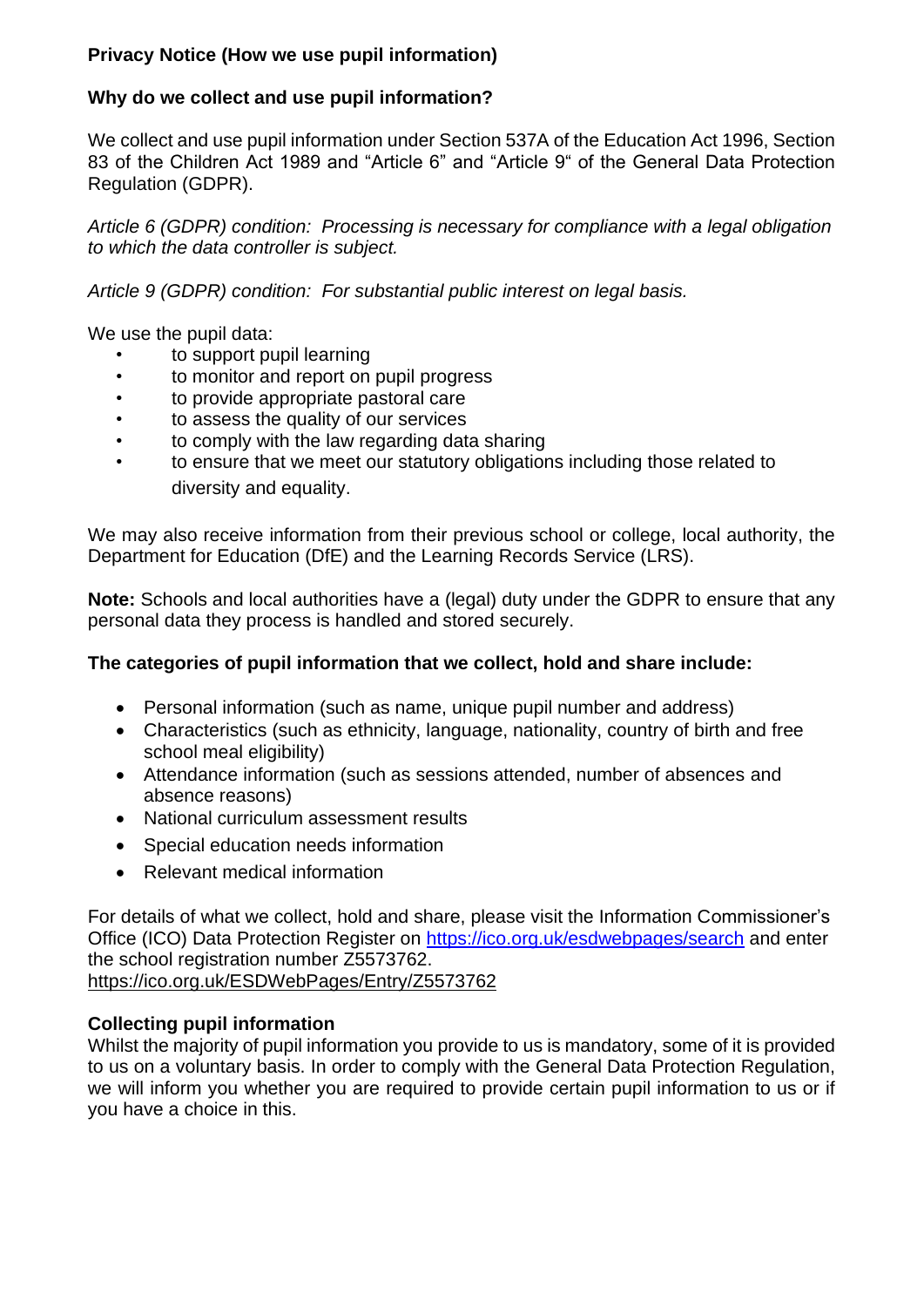# **Storing pupil data**

We hold your education records securely in line with retention guidelines until you change school. Your records will then be transferred to your new school, where they will be retained until you reach the age of 25, after which they are destroyed securely.

There are strict controls on who can see your information. We will not share your data if you have advised us that you don't not want it shares unless it is the only way we can make sure you stay safe, healthy or we are legally required to do so.

# **Who do we share pupil information with?**

We will only provide personal information to an external organisation or individual for the purposes set out above or in order to help prevent; risk of harm to an individual, or if required to do so by law or under a data sharing agreement.

We routinely share pupil information with:

- schools that the pupil's attend after leaving us
- our local authority
- the Department for Education (DfE)
- NHS (*for inoculations, etc*)

## **Aged 14+ qualifications**

For pupils enrolling for post 14 qualifications, the Learning Records Service will give us a pupil's unique learner number (ULN) and may also give us details about the pupil's learning or qualifications.

#### **Why we share pupil information**

We do not share information about our pupils with anyone without consent unless the law and our policies allow us to do so.

We share pupils' data with the Department for Education (DfE) on a statutory basis. This data sharing underpins school funding and educational attainment policy and monitoring.

We are required to share information about our pupils with our local authority (LA) and the Department for Education (DfE) under section 3 of The Education (Information about Individual Pupils) (England) Regulations 2013.

#### **Data collection requirements:**

To find out more about the data collection requirements placed on us by the Department for Education (for example; via the school census) go to [https://www.gov.uk/education/data-collection-and-censuses-for-schools.](https://www.gov.uk/education/data-collection-and-censuses-for-schools)

#### **Youth support services**

#### **What is different about pupils aged 13+?**

Once our pupils reach the age of 13, we also pass pupil information to our local authority and / or provider of youth support services as they have responsibilities in relation to the education or training of 13-19 year olds under section 507B of the Education Act 1996.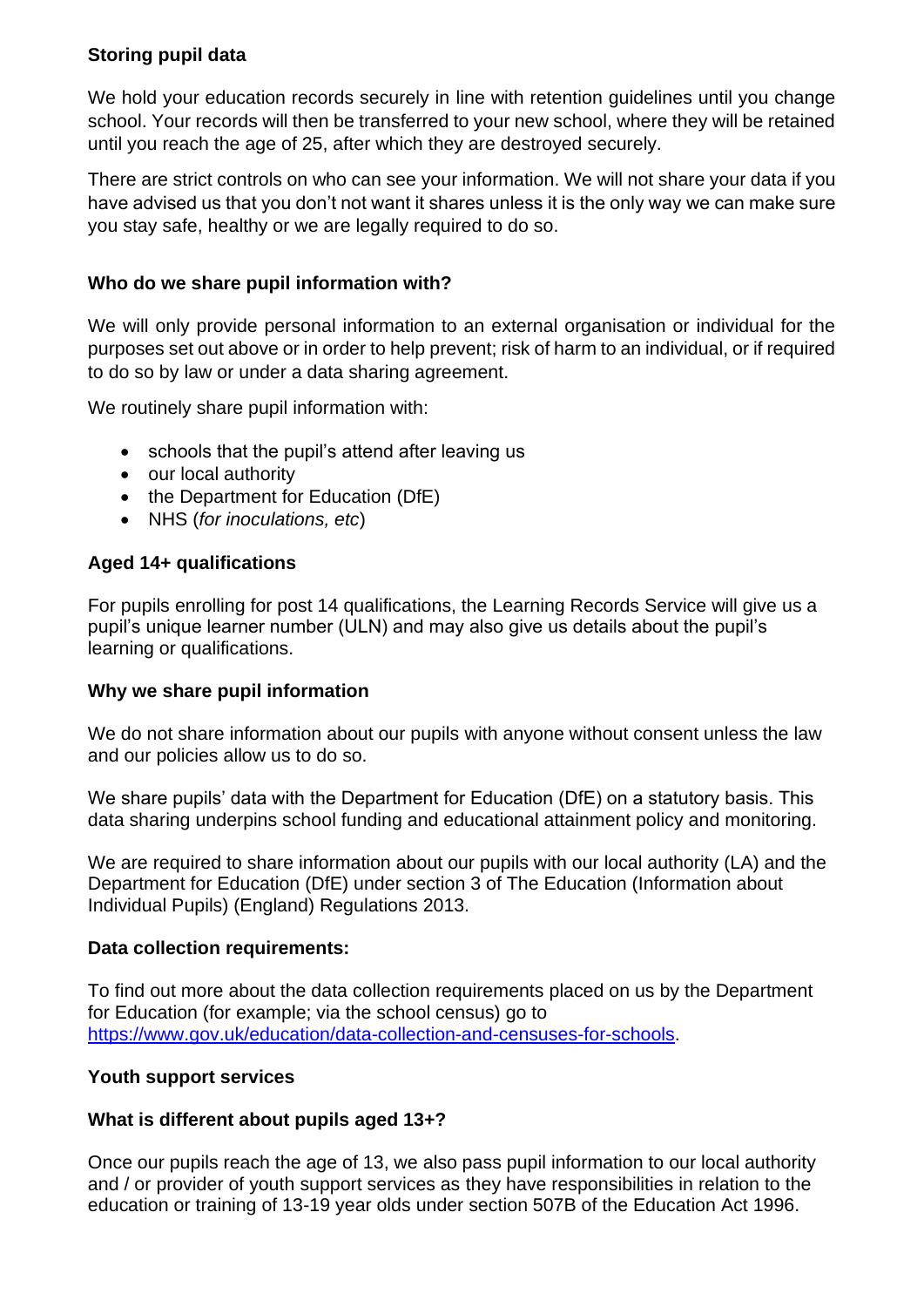This enables them to provide services as follows:

- youth support services
- careers advisers

A parent / guardian can request that **only** their child's name, address and date of birth is passed to their local authority or provider of youth support services by informing us. This right is transferred to the child / pupil once he/she reaches the age 16.

## **Our pupils aged 16+**

We will also share certain information about pupils aged 16+ with our local authority and / or provider of youth support services as they have responsibilities in relation to the education or training of 13-19 year olds under section 507B of the Education Act 1996.

This enables them to provide services as follows:

- post-16 education and training providers
- youth support services
- careers advisers

For more information about services for young people, please visit our local authority website.

## **The National Pupil Database (NPD)**

The NPD is owned and managed by the Department for Education and contains information about pupils in schools in England. It provides invaluable evidence on educational performance to inform independent research, as well as studies commissioned by the Department. It is held in electronic format for statistical purposes. This information is securely collected from a range of sources including schools, local authorities and awarding bodies.

We are required by law, to provide information about our pupils to the DfE as part of statutory data collections such as the school census and early years' census. Some of this information is then stored in the NPD. The law that allows this is the Education (Information About Individual Pupils) (England) Regulations 2013.

To find out more about the pupil information we share with the department, for the purpose of data collections, go to [https://www.gov.uk/education/data-collection-and-censuses-for](https://www.gov.uk/education/data-collection-and-censuses-for-schools)[schools.](https://www.gov.uk/education/data-collection-and-censuses-for-schools)

To find out more about the NPD, go to [https://www.gov.uk/government/publications/national-pupil-database-user-guide-and](https://www.gov.uk/government/publications/national-pupil-database-user-guide-and-supporting-information)[supporting-information.](https://www.gov.uk/government/publications/national-pupil-database-user-guide-and-supporting-information)

The department may share information about our pupils from the NPD with third parties who promote the education or well-being of children in England by:

- conducting research or analysis
- producing statistics
- providing information, advice or guidance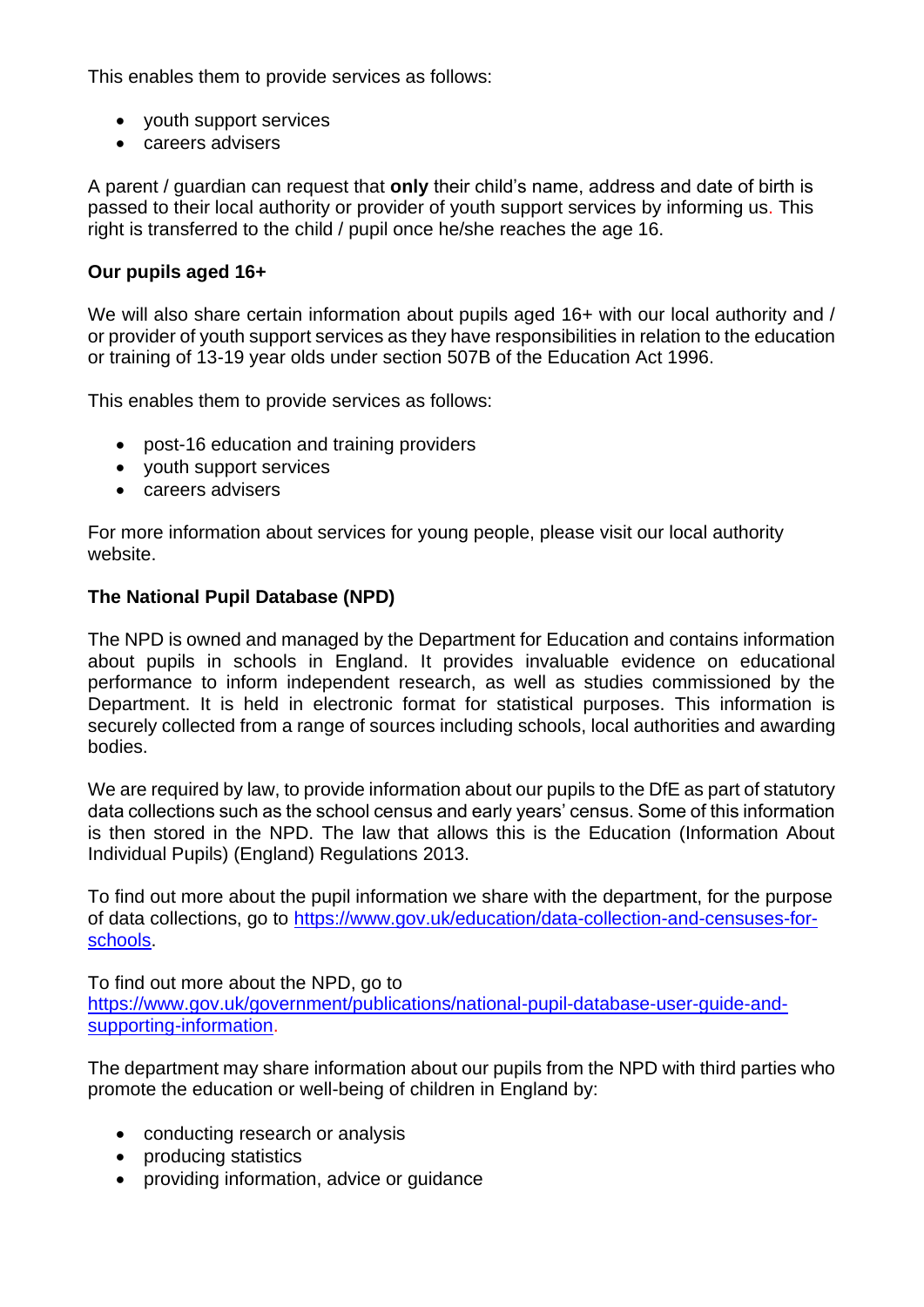The Department has robust processes in place to ensure the confidentiality of our data is maintained and there are stringent controls in place regarding access and use of the data. Decisions on whether DfE releases data to third parties are subject to a strict approval process and based on a detailed assessment of:

- who is requesting the data
- the purpose for which it is required
- the level and sensitivity of data requested: and
- the arrangements in place to store and handle the data

To be granted access to pupil information, organisations must comply with strict terms and conditions covering the confidentiality and handling of the data, security arrangements and retention and use of the data.

For more information about the department's data sharing process, please visit: <https://www.gov.uk/data-protection-how-we-collect-and-share-research-data>

For information about which organisations the department has provided pupil information, (and for which project), please visit the following website: <https://www.gov.uk/government/publications/national-pupil-database-requests-received>

To contact DfE:<https://www.gov.uk/contact-dfe>

## **Requesting access to your personal data**

Under data protection legislation, parents and pupils have the right to request access to information about them that we hold. To make a request for your personal information, or be given access to your child's educational record, contact the school on georgestepheonson.high@northtyneside.gov.uk

You also have the right to:

- object to processing of personal data that is likely to cause, or is causing, damage or distress
- prevent processing for the purpose of direct marketing
- object to decisions being taken by automated means
- in certain circumstances, have inaccurate personal data rectified, blocked, erased or destroyed; and
- claim compensation for damages caused by a breach of the Data Protection regulations

If you have a concern about the way we are collecting or using your personal data, you should raise your concern with us in the first instance or directly to the Information Commissioner's Office at<https://ico.org.uk/concerns/>